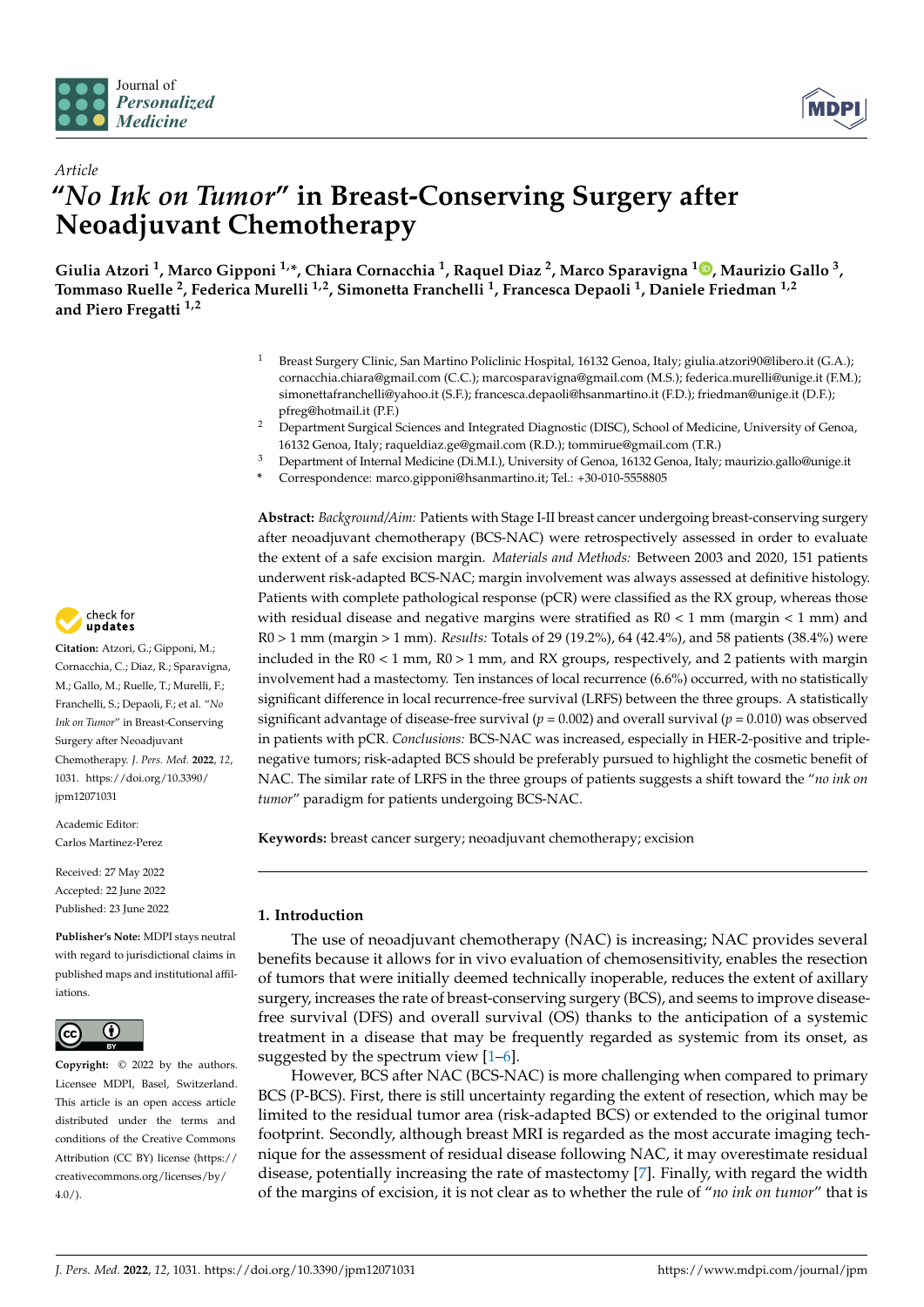well accepted in patients with invasive breast cancer undergoing P-BCS can be translated to BCS-NAC [\[8](#page-8-0)[,9\]](#page-8-1). The aim of this retrospective study was to evaluate the optimal margin width after BCS-NAC in patients with Stage I-II breast cancer not amenable to P-BCS by assessing the most relevant oncologic outcomes.

## **2. Materials and Methods**

Between 2003 and 2020, a retrospective analysis of 151 patients undergoing BCS-NAC was performed at the Breast Surgery Clinic of the Policlinic San Martino Hospital in Genoa, Italy. Data were extracted from an institutional database including clinical, imaging, and histopathological information. The original tumor area underwent preoperative localization by means of sonographically injected sterile charcoal solution before NAC in order to ease the detection of residual tumor after NAC, especially in patients with clinical (cCR) or pathological complete response (pCR), the latter being defined as absence of residual invasive disease without lymph node metastases. Tumor (T) size was monitored throughout the duration of NAC treatment by means of imaging (breast MRI,  $N = 103$ ; mammography,  $N = 9$ ; sonography,  $N = 22$ ) or clinical assessment ( $N = 17$ ). The prevalence of breast MRI as compared to the other imaging techniques was due to its higher accuracy for assessment of residual disease after NAC as compared to the other diagnostic tools; clinical assessment was always re-evaluated by means of sonography [\[10\]](#page-8-2).

Surgical treatment included lumpectomy with sentinel lymph node biopsy (SLNB) or lumpectomy with level I-II axillary lymph node dissection; NAC schedules, as well as postoperative medical and radiation therapy (RT), were also prescribed according to updated national guidelines [\[8\]](#page-8-0). The NAC regimen included administration of anthracyclines (FEC90/EC90) + taxanes (Paclitaxel 180) in 78% of patients, whereas 22% of patients were given only anthracyclines. Adjuvant RT included whole-breast irradiation in 103 patients (68.2%) and whole-breast irradiation + tumor bed boost in 48 patients (31.8%).

With regard to surgical T treatment, the policy of risk-adapted BCS was followed in order to highlight the cosmetic outcome of the downstaging effect of NAC; whenever margin involvement was detected at definitive histology, patients underwent mastectomy. The pathological examination was performed according to standard techniques whenever residual disease was detected; conversely, in patients with cPR, the whole pathological specimen underwent serial sectioning [\[11\]](#page-8-3). Clinical, imaging, and pathologic parameters included age, tumor histotype, grading, hormonal receptor status, BRCA mutation, subtypes based on tumor biology, pre- and post-operative nodal status, TNM disease stage, type of NAC response (partial response, cCR, or pCR), ipsilateral recurrences, regional and/or systemic relapse, and duration of follow-up.

Patients with residual disease and negative margins were stratified into two groups: margin  $<$  1 mm (R0  $<$  1 mm) and margin  $>$  1 mm (R0  $>$  1 mm); moreover, patients with pCR were classified as the RX group. The endpoints of the study included: local recurrencefree survival (LRFS), which was defined as the lap of time from surgery to recurrence in the ipsilateral breast; disease-free survival (DFS); and overall survival (OS). Each patient pre-operatively signed an informed consent regarding both treatment-related information and the scientific purposes of the study.

### *Statistical Analysis*

Descriptive statistics were computed for all variables. A Pearson chi-square test was used to investigate differences of distributions of categorical variables. Survival curves were estimated using the Kaplan–Meier method and compared using a log-rank test. All reported *p*-values are two-sided. A *p*-value < 0.05 was considered statistically significant. Statistical analysis was performed using SPSS version 20.0 for Windows (SPSS Inc., Chicago, IL, USA).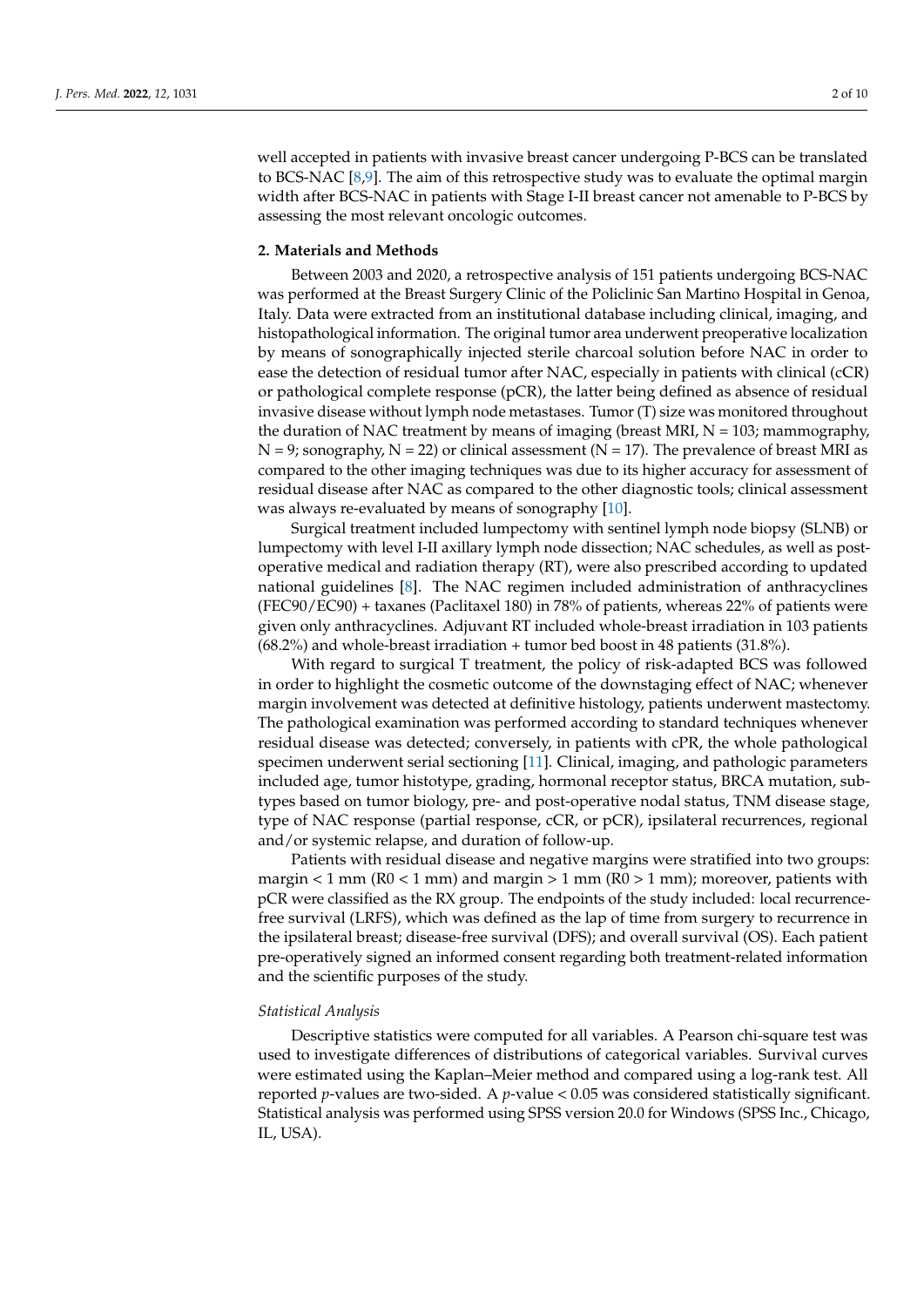# **3. Results**

Overall, 151 female patients were included in the study, with a median age of 52.65 years; mean and median follow-up were 51.28 and 46 months, respectively. Eight patients had BRCA mutation. Baseline clinical and pathologic features are reported in Table [1.](#page-3-0) As for the margin width, there were 29 patients (19.2%) in the R0 < 1 mm group, 64 patients (42.4%) in the  $R0 > 1$  mm group, and 58 patients (38.4%) in the RX group; notably, in eight patients (13.8%) of the RX group, in situ ductal carcinoma (DCIS) was detected at definitive histology, but none of them developed local recurrence.

| Age                      | $<$ 50 years    | RX<br>$(N = 58)$ |         | $R0 < 1$ mm $(N = 29)$      |          | $R0 > 1$ mm $(N = 64)$ |         | <b>Total</b><br>$(N = 151)$ |          |
|--------------------------|-----------------|------------------|---------|-----------------------------|----------|------------------------|---------|-----------------------------|----------|
|                          |                 | 30               | 51.7%   | 16                          | 55.2%    | 22                     | 34.4%   | 68                          | 45.0%    |
|                          | $>50$ years     | 28               | 48.3%   | 13                          | 44.8%    | 42                     | 65.6%   | 83                          | 55.0%    |
| Histotype                | ductal          | 48               | 82.8%   | 25                          | 86.2%    | 59                     | 92.2%   | 132                         | 87.4%    |
|                          | lobular         | $\mathbf{1}$     | 1.7%    | $\ensuremath{\mathfrak{Z}}$ | 10.4%    | $\overline{4}$         | 6.2%    | 8                           | 5.3%     |
|                          | other           | 9                | 15.5%   | $\mathbf{1}$                | 3.4%     | $\mathbf{1}$           | 1.6%    | 11                          | 7.3%     |
| <b>HR</b>                | $HR+$           | 27               | 46.6%   | 23                          | 79.3%    | 49                     | 76.6%   | 99                          | 65.6%    |
|                          | $HR-$           | 30               | 51.7%   | 6                           | 20.7%    | 15                     | 23.4%   | 51                          | 33.8%    |
|                          | $\it NA$        | $\mathbf{1}$     | 1.7%    | $\boldsymbol{0}$            | $0.0\%$  | $\boldsymbol{0}$       | 0.0%    | $\mathbf{1}$                | $0.6\%$  |
| <b>KI67</b>              | $<20\%$         | 10               | 17.2%   | 12                          | 41.4%    | 22                     | 34.4%   | 44                          | 29.1%    |
|                          | $>20\%$         | 48               | 82.8%   | 17                          | 58.6%    | 42                     | 65.6%   | 107                         | 70.9%    |
| HER-2                    | positive        | 19               | 32.8%   | $\,8\,$                     | 27.6%    | 14                     | 21.9%   | 41                          | 27.2%    |
|                          | negative        | 39               | 67.2%   | 20                          | 69.0%    | 49                     | 76.5%   | 108                         | 71.5%    |
|                          | NA              | $\boldsymbol{0}$ | $0.0\%$ | $\mathbf{1}$                | 3.4%     | $\mathbf{1}$           | 1.6%    | $\overline{2}$              | $1.3\%$  |
| cN status                | $cN+$           | 23               | 39.7%   | 13                          | 44.8%    | 29                     | 45.3%   | 65                          | 43.0%    |
|                          | cN0             | 35               | 60.3%   | 16                          | 55.2%    | 35                     | 54.7%   | 86                          | 57.0%    |
| Lymph node<br>cytology   | C1              | $\mathbf{1}$     | 1.7%    | $\mathbf{0}$                | $0.0\%$  | $\mathbf{1}$           | 1.5%    | $\overline{2}$              | 1.3%     |
|                          | C2              | 6                | 10.3%   | 5                           | 17.2%    | 9                      | 14.1%   | 20                          | 13.2%    |
|                          | C <sub>5</sub>  | 16               | 27.6%   | 12                          | 41.4%    | 21                     | 32.8%   | 49                          | 32.5%    |
|                          | NA              | 35               | 60.4%   | 12                          | 41.4%    | 33                     | 51.6%   | 80                          | 53.0%    |
| Radiologic<br>response   | partial         | 12               | 20.7%   | 22                          | 75.9%    | 50                     | 78.1%   | 84                          | 55.6%    |
|                          | complete        | 46               | 79.3%   | $\overline{4}$              | 13.8%    | 9                      | 14.1%   | 59                          | 39.1%    |
|                          | no              | $\boldsymbol{0}$ | $0.0\%$ | 3                           | 10.3%    | 5                      | 7.8%    | 8                           | 5.3%     |
| Pathological<br>response | partial         | $\boldsymbol{0}$ | $0.0\%$ | 26                          | 89.7%    | 58                     | 90.6%   | 84                          | 55.6%    |
|                          | pCR             | 58               | 100.0%  | $\boldsymbol{0}$            | $0.0\%$  | $\,1\,$                | 1.6%    | 59                          | 39.1%    |
|                          | n <sub>o</sub>  | $\boldsymbol{0}$ | $0.0\%$ | $\mathfrak{Z}$              | 10.3%    | 5                      | 7.8%    | 8                           | 5.3%     |
| <b>Stage</b>             | $\theta$        | 58               | 100.0%  | $\mathbf{0}$                | $0.0\%$  | $\boldsymbol{0}$       | $0.0\%$ | 58                          | $38.5\%$ |
|                          | 1               | $\boldsymbol{0}$ | $0.0\%$ | 14                          | 48.3%    | 25                     | 39.0%   | 39                          | 25.8%    |
|                          | $\overline{2}$  | $\boldsymbol{0}$ | $0.0\%$ | $\,8\,$                     | 27.6%    | 22                     | 34.4%   | 30                          | 19.9%    |
|                          | $\mathfrak{Z}$  | $\boldsymbol{0}$ | $0.0\%$ | 7                           | 24.1%    | 12                     | 18.8%   | 19                          | 12.5%    |
|                          | $\overline{4}$  | $\boldsymbol{0}$ | $0.0\%$ | $\boldsymbol{0}$            | $0.0\%$  | 5                      | 7.8%    | 5                           | 3.3%     |
| Subtype                  | luminal A       | $\boldsymbol{0}$ | $0.0\%$ | 12                          | $41.4\%$ | 16                     | 25.0%   | 28                          | 18.5%    |
|                          | luminal B       | 10               | 17.2%   | 5                           | 17.2%    | 19                     | 29.7%   | 34                          | 22.5%    |
|                          | $HER2+$         | 19               | 32.8%   | 5                           | 17.2%    | 14                     | 21.9%   | 38                          | 25.2%    |
|                          | triple-negative | 28               | 48.3%   | 6                           | 20.7%    | 14                     | 21.9%   | 48                          | 31.8%    |
|                          | NA              | $\mathbf{1}$     | 1.7%    | $\mathbf{1}$                | 3.5%     | $\mathbf{1}$           | 1.5%    | 3                           | 2.0%     |
| Recurrence               | local           | $\mathbf{1}$     | 1.7%    | $\overline{2}$              | 6.9%     | 5                      | 7.8%    | 8                           | 5.3%     |
|                          | systemic        | $\mathbf{1}$     | 1.7%    | 3                           | 10.3%    | 17                     | 26.6%   | 21                          | $13.9\%$ |
|                          | local-systemic  | $\boldsymbol{0}$ | $0.0\%$ | $\mathbf{1}$                | 0.66%    | $\mathbf{1}$           | 0.66%   | $\overline{2}$              | 1.32%    |
| LR event                 | yes             | $\mathbf{1}$     | 1.7%    | $\mathfrak{Z}$              | $10.3\%$ | 6                      | 9.4%    | 10                          | 6.6%     |
|                          | no              | 57               | 98.3%   | 26                          | 89.7%    | 58                     | 90.6%   | 141                         | 93.4%    |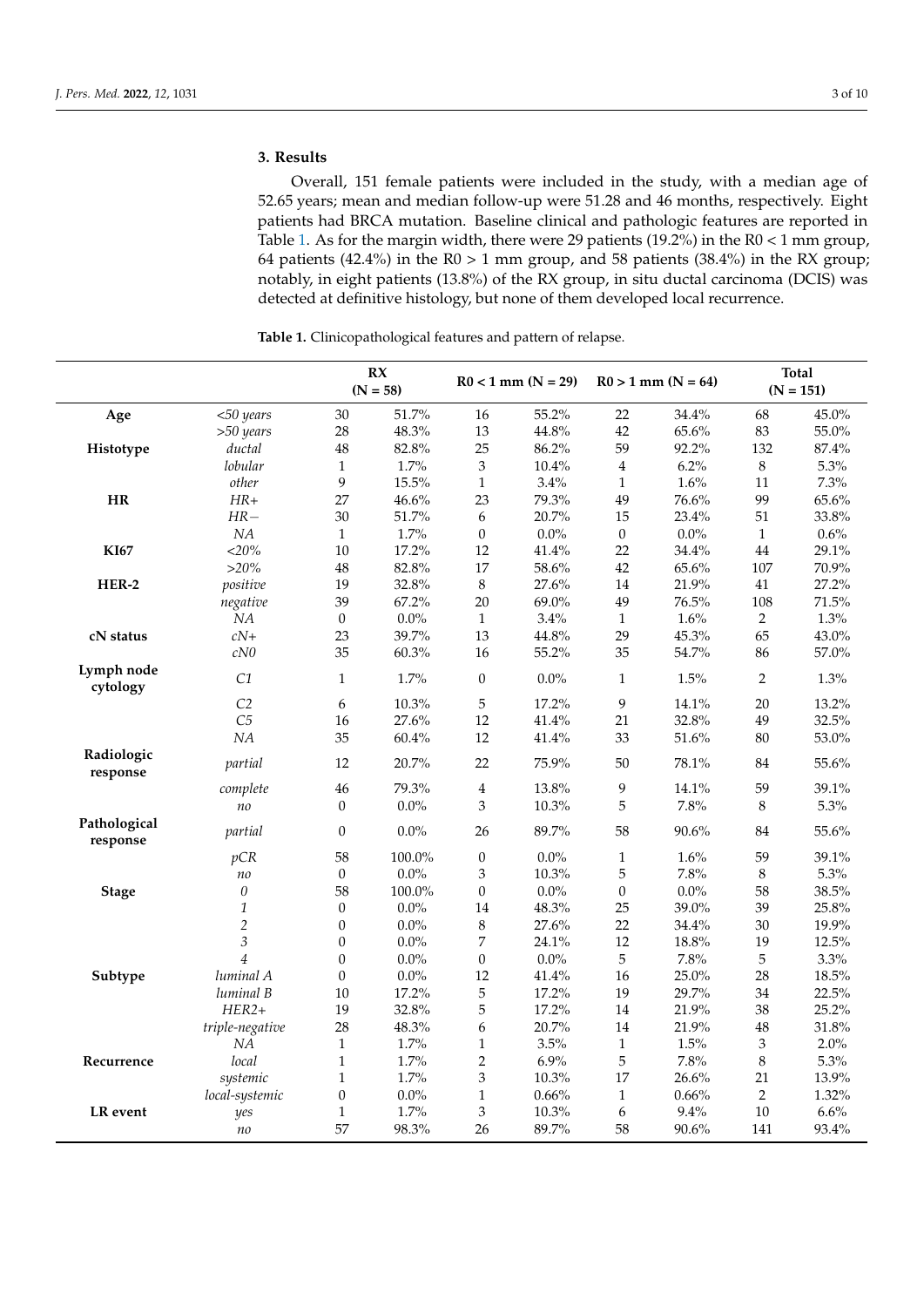|           |     | RX<br>$(N = 58)$ |          | $R0 < 1$ mm $(N = 29)$ $R0 > 1$ mm $(N = 64)$ |       |    |          | <b>Total</b><br>$(N = 151)$ |         |
|-----------|-----|------------------|----------|-----------------------------------------------|-------|----|----------|-----------------------------|---------|
| DFS event | yes |                  | 3.4%     |                                               | 20.7% | 23 | 35.9%    | 31                          | 20.5%   |
|           | no  | 56               | $96.6\%$ | 23                                            | 79.3% | 41 | 64.1%    | 120                         | 79.5%   |
| OS event  | yes |                  | $0.0\%$  | 4                                             | 13.8% |    | $17.2\%$ | 15                          | $9.9\%$ |
|           | no  | 58               | 100.0%   | 25                                            | 86.2% | 53 | 82.8%    | 136                         | 90.1%   |

<span id="page-3-0"></span>**Table 1.** *Cont.*  $\mathbf{Table 1}$  *Cout* 

Legend: NA, not available; HR, hormone receptor status; cN, clinical node; C1, not adequate, C2, benign; C5, cancer; pCR, pathological complete response; LR, local recurrence; DFS; disease-free survival; OS, overall survival.

Our study of the distribution of categorical variables showed that there were no statistically significant differences between the three groups, including the variables related to the chemotherapy and radiation therapy regimen. Involved margins at definitive histology were reported in two patients, both of whom underwent total mastectomy. Local recurrence was detected in 8 patients (5.3%), with distant metastasis in 21 patients (13.9%), and Patients (1.3%) had both local and systemic relapse. Lymph node involvement occurred<br>2 patients (1.3%) had both local and systemic relapse. Lymph node involvement occurred in 61 patients (40%); overall, 15 patients (9.9%) died during follow-up. to the report form in the patient of whom under the whole involvement occurred

#### *Oncologic Outcome* and 2 patients (1.3%) had both local and systemic relations (1.3%) had both local and systemic relations (1.3%) had both local and systemic relations (1.3%) had both local and systemic relations (1.4%) had both local and  $\alpha$ <sup>1</sup> patients (40%); overall, 15 patients (9.9%) died during follow-up.  $\alpha$

Overall, local recurrence was detected in 10 patients (6.6%), with no statistically significant difference in LRFS in the RX ( $N = 1$ ; 1.7%), R0 < 1 mm ( $N = 3$ ; 10.3%), and  $R0 > 1$  mm (N = 6; 9.4%) groups of patients ( $p = 0.177$ ); the corresponding DFS values were 96.6%, 79.3%, and 64.1%, respectively, with a statistically significant advantage in patients who developed a pCR after NAC (*p* = 0.002). Moreover, OS was significantly improved  $(p = 0.010)$  in patients with pCR; OS was  $100\%$  in the RX group, 86.2% in the R0  $< 1 \text{ mm}$ group, and 82.8% in the R0 > 1 mm group of patients; survival curves are reported in Figure [1.](#page-4-0)



**Figure 1.** *Cont*.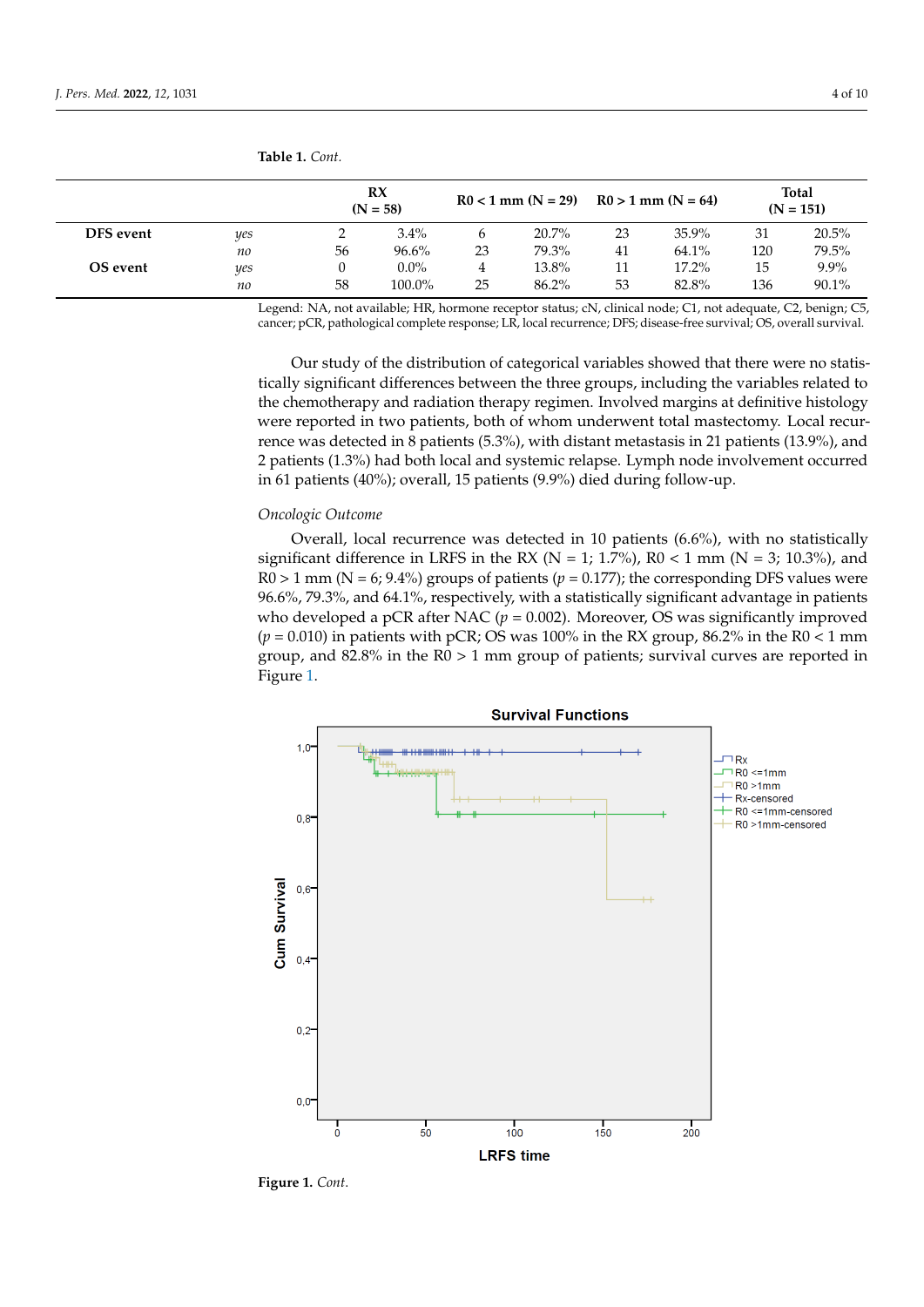<span id="page-4-0"></span>

Figure 1. Survival curves for RX, R0 < 1 mm, and R0 > 1 mm groups. Kaplan–Meier curves show LRFS, DFS, and OS for patients with RX (blue solid), ' $R0 < 1$  mm (green solid), and ' $R0 > 1$  mm (yellow solid) resection; time units: months.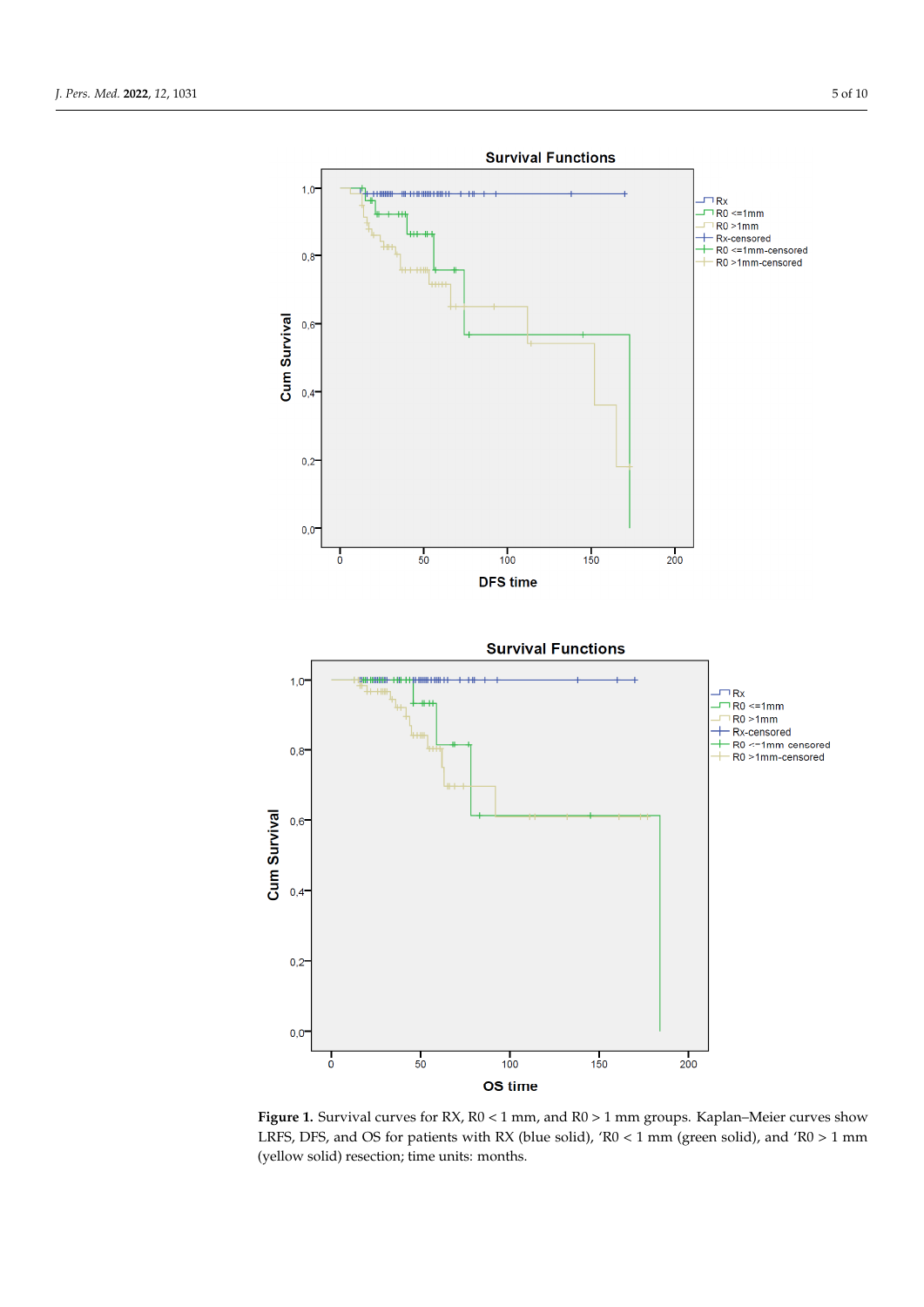# **4. Discussion**

NAC was initially reserved for locally advanced breast cancer to convert inoperable to operable disease but is now also proposed in early-stage breast cancer [\[12\]](#page-8-4). First, the anticipation of a systemic therapy at the beginning of the therapeutic planning was expected to improve the survival rate in patients at risk of distant failure, although the results of a meta-analysis including 4756 breast cancer patients from ten clinical trials performed from 1983 to 2002 undergoing NAC or post-operative adjuvant treatment did not demonstrate any significant advantage either with regard to distant relapse (15-year risk: 38.2% vs. 38%; RR, 1.02; 95% CI, 0.92–1.14; *p* = 0.66), breast-cancer-related mortality (15-year risk: 34.4% vs. 33.7%; RR, 1.06; 95% CI, 0.95–1.18; *p* = 0.31), and overall survival (15-year risk: 40.9% vs. 41.2%; RR, 1.04; 95% CI, 0.94–1.15; *p* = 0.45) unless a pCR is achieved [\[13\]](#page-8-5). Secondly, NAC may achieve disease downstaging both at the tumor site and in the axilla in order to increase the rate of BCS, as well as targeted axillary dissection [\[1\]](#page-7-0). For instance, in a retrospective 5-year study, Spronk et al. [\[14\]](#page-8-6) reported an increase in BCS after NAC from 43% to 57%. Thirdly, the extent of response to NAC, namely pCR, has a relevant prognostic role at the individual level, as confirmed by a meta-analysis including 11,955 patients from twelve clinical trials; a significant correlation between pCR and DFS (hazard ratio, 0.48; 95% CI, 0.43–0.54) and OS (hazard ratio, 0.36; 95% CI, 0.31–0.42) was reported in each tumor subtype (luminal A/B, HER2-positive, and triple-negative tumors), although the strength of association was higher for more aggressive subtypes (HER2-positive and triple-negative) [\[15\]](#page-8-7).

However, a considerable variability regarding the outcome of BCS-NAC can be appreciated, as confirmed in a recent meta-analysis including data from 5379 patients treated with NAC and 10,110 without NAC from 26 studies; the meta-analysis showed wide ranges of tumor-involved margins (2–39.8%), secondary surgeries (0–45.4%), excision volumes (43.2–268 cm<sup>3</sup>), or specimen weight (26.4–233 g) after NAC [\[16\]](#page-8-8). This variability may be related to the retrospective nature of these studies, with the inherent heterogeneity and high-risk of bias, but also to the observation that notwithstanding the demonstrated feasibility of BCS, which was increased from  $43.3\%$  to  $60.4\%$  ( $p < 0.001$ ), BCS was actually performed in 51.8% of patients because only 31% of patients who were eligible for BCS underwent breast conservation (pooled rate ratio, 0.31; 95% CI, 0.22–0.74; *p* = 0.003).

This reduced rate of BCS-NAC may be related to various factors, such as the modality used for the assessment of the tumor response to NAC, with breast RMI being the most reliable imaging technique as compared to other diagnostic modalities, although it could potentially overestimate residual disease, hampering the possibility of a conservative approach [\[10,](#page-8-2)[17,](#page-8-9)[18\]](#page-8-10). Another factor might be represented by the pattern of disease response, that is, cCR, pCR: incomplete response of concentric type; or "scattered": microscopic foci spread over an area similar in size to the original area occupied by the intact tumor [\[19](#page-8-11)[,20\]](#page-8-12). Uncertainty may also be related to the extent of resection, which may be limited to the residual tumor (yT) area (risk-adapted BCS) or to the original tumor footprint. Recent data suggest that it is not necessary to excise the entire original tumor volume unless diffuse microcalcification is present; otherwise, the downstaging benefit of NAC would be negated [\[21,](#page-8-13)[22\]](#page-8-14). Other predictors of locoregional recurrence are related to the multifocal/multicentric pattern of the original and residual disease; inflammatory breast cancer; presence of lymphovascular invasion into the specimen; tumor subtype, with HER2-positive and triple-negative tumors having the lowest rate of margin positivity because they are more sensitive to chemotherapy as compared to luminal A/B or invasive lobular carcinoma; and gene status and the patient's preference, in particular the presence of BRCA mutations that may frequently be associated with more extensive and often bilateral procedures [\[23](#page-8-15)[–30\]](#page-8-16).

In our experience, the width of a safe excision margin was specifically addressed because, dealing with volumes, any undue enlargement of lumpectomy may impair the final cosmetic outcome. For instance, as suggested by Lannin et al. [\[31\]](#page-8-17), the volume of the operative specimen in the case of a 3–5 cm tumor with a 1 cm excision margin was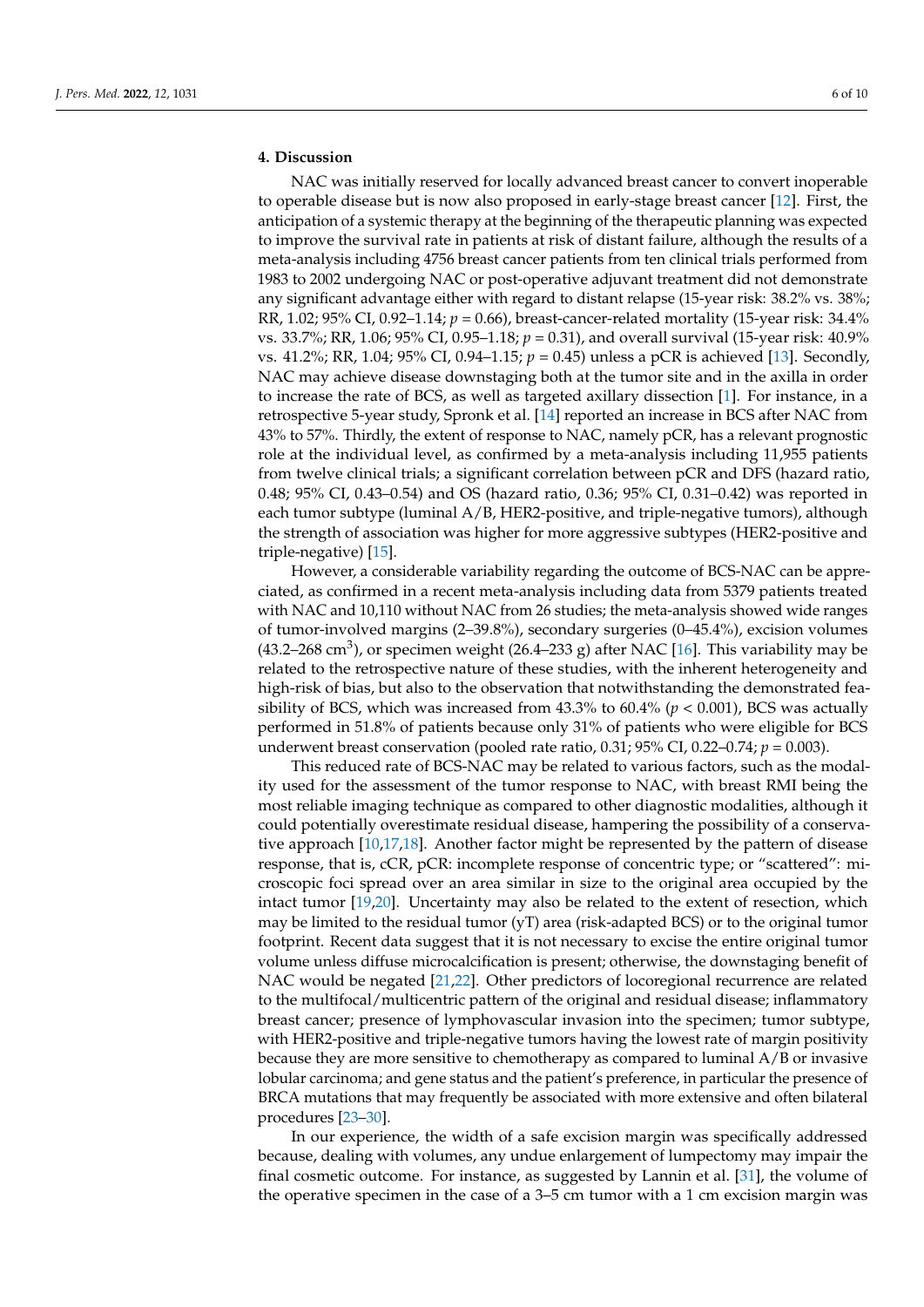three to four times higher than the original tumor volume, and the smaller is the tumor, the higher the excessive volume to be resected. Conventionally, in patients with earlystage breast cancer undergoing P-BCS, clear margins of excision are mandatory in order to avoid recurrence due to residual tumor cells (*ipsilateral breast tumor recurrence*, IBTR), and, according to recent guidelines, the standard for invasive breast cancer should be "*no ink on tumor*" [\[32–](#page-9-0)[34\]](#page-9-1). Conversely, in patients with a diagnosis of ductal carcinoma in situ (DCIS), a 2 mm clearance from the margins of excision is recommended to minimize IBTR, whereas larger resections do not guarantee any added benefit [\[35–](#page-9-2)[37\]](#page-9-3).

In our cohort of patients, analysis of LRFS at a median follow-up of 46 months did not reveal any statistically significant differences between the three groups (RX; R0 < 1 mm; R0 > 1 mm). This finding supports the hypothesis that the distance between the excision margin and the residual tumor has no influence on the development of local recurrence, so the paradigm of "*no ink on tumor*" could also be shifted to patients undergoing BCS-NAC. Due to the low number of local recurrences ( $N = 10$  patients, 6.6%), it was not possible to perform a regression analysis with the aim of identifying risk factors of recurrence, although there was a trend toward a protective effect against recurrence for HER-2-positive and triple-negative tumors, according to literature data [\[14](#page-8-6)[,16\]](#page-8-8). Moreover, the statistically significant advantage of DFS and OS in patients with pCR confirms previous observations suggesting that NAC increases survival in this specific subset of patients [\[14](#page-8-6)[,38](#page-9-4)[,39\]](#page-9-5).

Few other studies have assessed the effect of margin width on prognosis in patients treated with BCS-NAC. Rouzier et al. [\[40\]](#page-9-6) found that margins <2 mm were associated with increased local recurrence  $(p = 0.04)$ ; conversely, other authors reported no associations between LRFS and margin distances [\[22](#page-8-14)[,41](#page-9-7)[–44\]](#page-9-8). A limitation of this and similar studies for the assessment of the width of excision margins is represented by the pattern of tumor regression after NAC (concentric vs. scattered) because this is not often reported in imaging examination, although it represents a fundamental parameter to perform a "*no ink on tumor*" glandular resection, using the yT size as surgical target.

Moreover, uncertainty does exist with respect to the need of an intraoperative diagnosis of margin status, as well as how to manage patients with positive excision margins. As to the former, definitive histopathological examination seems more rewarding because there is a need to properly identify the tumor bed when a cPR does occur or to perform a comprehensive sampling of the circumferential margins to check the margin width when a residual tumor is found [\[18\]](#page-8-10). With regard to the management of patients with involved excision margins, even in standard P-BCS, this represents a well-known risk factor for local recurrence, and therefore, additional local therapy is required, such as a RT boost, re-excision, or even mastectomy [\[45\]](#page-9-9). Gentilini et al. [\[46\]](#page-9-10) evaluated the prognostic role of positive excision margins in 198 patients following BCS-NAC: involved margins were found in 21 patients, and four of them underwent reoperation ( $N = 3$  mastectomy;  $N = 1$ re-excision); the other patients had RT only. At 3-year follow-up, the cumulative incidence of local recurrence was 4.7% in patients with negative margins and 13.3% in patients with positive margins ( $p = 0.05$ ), whereas the cumulative incidence of distant metastases was comparable in the two groups ( $p = 0.16$ ), with no significant difference in OS ( $p = 0.577$ ). According to Dutch guidelines, focally involved margins, i.e., a residual tumor in the resection surface over a maximum length of 4 mm, do not require re-excision, whereas in the case of more than focally positive margins, re-excision is mandatory, followed by RT [\[14\]](#page-8-6). Conversely, according to American guidelines, whenever there is a "scattered" response and "*if viable tumor is present throughout the specimen even if it does not extend to the margin, a further re-excision should be considered*" [\[47\]](#page-9-11). In our experience, no matter the extent of margin involvement, a mastectomy was usually performed unless there was a more than favorable tumor-to-breast volume ratio.

### **5. Conclusions**

NAC increases the rate of BCS by downstaging the tumor, especially in HER-2-positive and triple-negative tumors. Similar LRFS rates were observed in patients with pCR, clear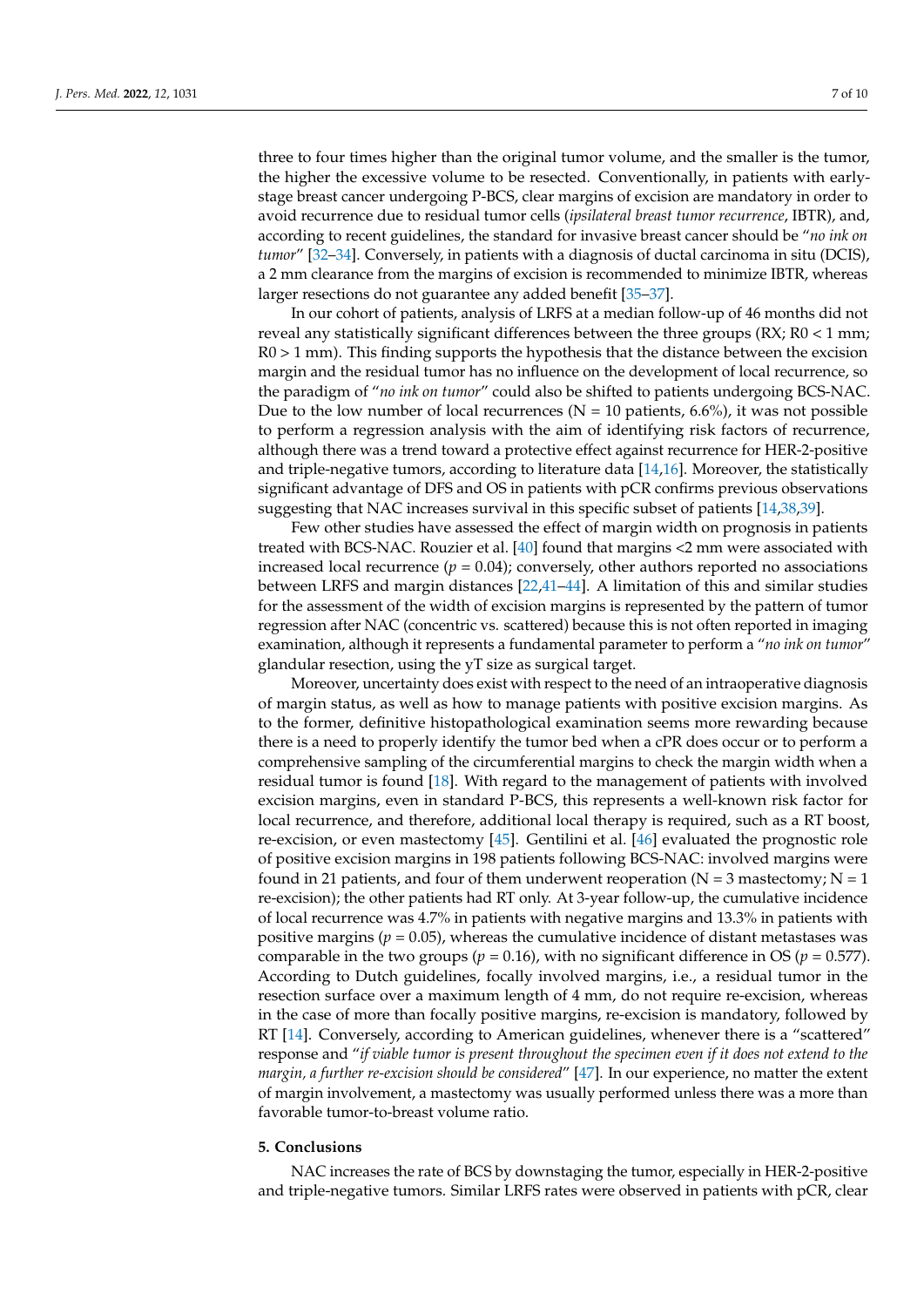margin < 1 mm, and >1 mm, so that the "*no ink on tumor*" paradigm could be safely shifted to patients undergoing BCS-NAC. Risk-adapted BCS should be preferably pursued with the aim of highlighting the benefit of NAC downstaging and the cosmetic outcome, except in the case of diffuse microcalcifications, multifocal/multicentric pattern of disease, or a previous diagnosis of inflammatory breast cancer. The pattern of tumor regression should be accurately investigated prior to BCS-NAC in order to identify patients with "scattered" regression who are at increased risk of positive excision margins. Based on the individual preference, patients with involved margins at definitive histology would preferably undergo mastectomy with immediate breast reconstruction based on adjuvant treatment planning.

**Author Contributions:** G.A., M.G. (Marco Gipponi), C.C., D.F. and P.F. study planning; G.A., M.G. (Marco Gipponi), F.M., S.F., D.F. and P.F. surgical treatment; G.A., M.G. (Marco Gipponi), C.C., D.F. and P.F. manuscript editing; R.D., M.S., T.R., M.G. (Marco Gipponi), D.F., M.G. (Maurizio Gallo) and F.M. data management; M.G. (Maurizio Gallo) statistical analysis; T.R., F.M., S.F. and F.D. follow-up. All authors have read and agreed to the published version of the manuscript.

**Funding:** This study received no grant.

**Informed Consent Statement:** Each patient pre-operatively signed an informed consent regarding both treatment-related information and the scientific purposes of the study. Written informed consent has been obtained from the patient(s) to publish this paper.

**Data Availability Statement:** Data supporting results are available in Insititutional database.

**Conflicts of Interest:** The authors declare no conflict of interest.

# **Abbreviation**

| neoadjuvant chemotherapy            |
|-------------------------------------|
| breast-conserving surgery           |
| primary breast-conserving surgery   |
| breast-conserving surgery after NAC |
| clinical complete response          |
| pathological complete response      |
| ductal carcinoma in situ            |
| local recurrence-free survival      |
| Disease-free survival               |
| overall survival                    |
| tumor size                          |
|                                     |

### **References**

- <span id="page-7-0"></span>1. Caudle, A.S.; Yang, W.T.; Krishnamurthy, S.; Mittendorf, E.A.; Black, D.M.; Gilcrease, M.Z.; Bedrosian, I.; Hobbs, B.P.; DeSnyder, S.M.; Hwang, R.F.; et al. Improved axillary evaluation following neoadjuvant therapy for patients with node-positive breast cancer using selective evaluation of clipped nodes: Implementation of targeted axillary dissection. *J. Clin. Oncol.* **2016**, *34*, 1072–1078. [\[CrossRef\]](http://doi.org/10.1200/JCO.2015.64.0094) [\[PubMed\]](http://www.ncbi.nlm.nih.gov/pubmed/26811528)
- 2. Makris, A.; Powles, T.J.; Ashley, S.E.; Chang, J.; Hickish, T.; Tidy, V.A.; Nash, H.A.J.; Ford, T. A reduction in the requirements for mastectomy in a randomized trial of neoadjuvant chemoendocrine therapy in primary breast cancer. *Ann. Oncol.* **1998**, *9*, 1179–1184. [\[CrossRef\]](http://doi.org/10.1023/A:1008400706949) [\[PubMed\]](http://www.ncbi.nlm.nih.gov/pubmed/9862047)
- 3. Killelea, B.K.; Yang, V.Q.; Mougalian, S.; Horowitz, N.R.; Pusztai, L.; Chagpar, A.B.; Lannin, D.R. Neoadjuvant chemotherapy for breast cancer increases the rate of breast conservation: Results from the national cancer database. *J. Am. Coll. Surg.* **2015**, *220*, 1063e9. [\[CrossRef\]](http://doi.org/10.1016/j.jamcollsurg.2015.02.011) [\[PubMed\]](http://www.ncbi.nlm.nih.gov/pubmed/25868410)
- 4. Mamtani, A.; Barrio, A.V.; King, T.A.; Van Zee, K.J.; Plitas, J.; Pilewskie, M.; El-Tamer, M.; Gemignani, M.L.; Heerdt, A.S.; Sclafani, L.M.; et al. How often does neoadjuvant chemotherapy avoid axillary dissection in patients with histologically confirmed nodal metastases? Results of a prospective study. *Ann. Surg. Oncol.* **2016**, *23*, 3467–3474. [\[CrossRef\]](http://doi.org/10.1245/s10434-016-5246-8)
- 5. Peintinger, F.; Sinn, B.; Hatzis, C.; Albarracin, C.; Downs-Kelly, E.; Morkowski, J.; Gould, R.; Symmans, W.F. Reproducibility of residual cancer burden for prognostic assessment of breast cancer after neoadjuvant chemoterapy. *Mod. Pathol.* **2015**, *28*, 913–920. [\[CrossRef\]](http://doi.org/10.1038/modpathol.2015.53) [\[PubMed\]](http://www.ncbi.nlm.nih.gov/pubmed/25932963)
- <span id="page-7-1"></span>6. Hellman, S.; Harris, J. The appropriate breast cancer paradigm. *Cancer Res.* **1987**, *2*, 339–342.
- <span id="page-7-2"></span>7. Mamounas, E.; Poulos, C.; Goertz, H.P.; González, J.M.; Pugh, A.; Antao, V. Neoadjuvant systemic theraphy for breast cancer: Factors influencing surgeon's referrals. *Ann. Surg. Oncol.* **2016**, *23*, 3510–3517. [\[CrossRef\]](http://doi.org/10.1245/s10434-016-5296-y)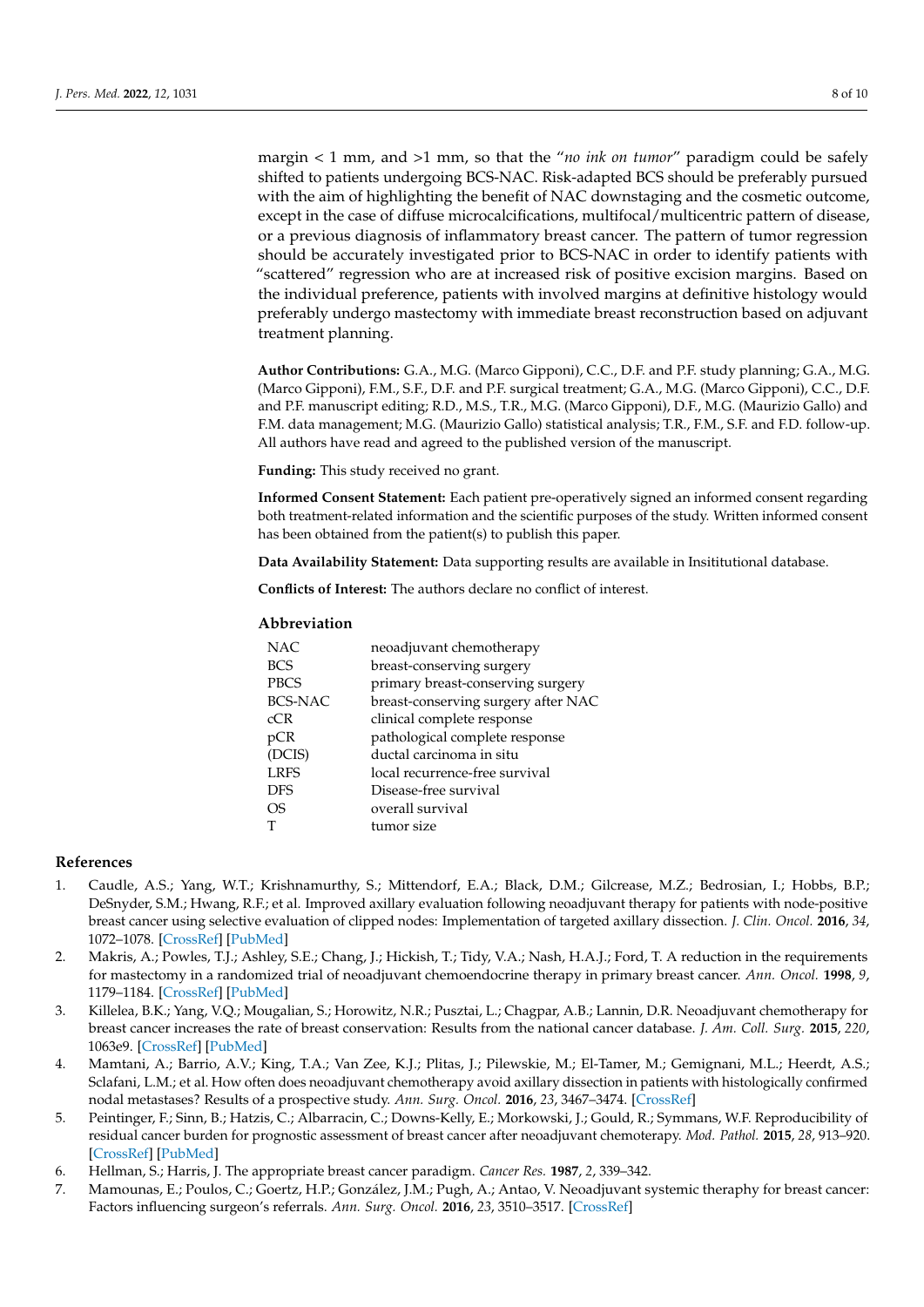- <span id="page-8-0"></span>8. Moran, M.S.; Schnitt, S.J.; Giuliano, A.E.; Harris, J.R.; Khan, S.A.; Horton, J.; Klimberg, S.; Chavez-MacGregor, M.; Freedman, G.; Houssami, N.; et al. Oncology consensus guideline on margins for breast-conserving surgery with whole-breast irradiation in stages I and II invasive breast cancer. *J. Clin. Oncol.* **2014**, *32*, 1507–1515. [\[CrossRef\]](http://doi.org/10.1200/JCO.2013.53.3935)
- <span id="page-8-1"></span>9. Houssami, N.; Macaskill, P.; Marinovich, M.L.; Morrow, M. The association of surgical margins and local recurrence in women with early-stage invasive breast cancer treated with breast-conserving therapy: A meta-analysis. *Ann. Surg. Oncol.* **2014**, *21*, 717–730. [\[CrossRef\]](http://doi.org/10.1245/s10434-014-3480-5)
- <span id="page-8-2"></span>10. Marinovich, M.L.; Macaskill, P.; Irwig, L.; Sardanelli, F.; Mamounas, E.; von Minckwitz, G.; Guarneri, V.; Partridge, S.C.; Wright, F.C.; Choi, J.H.; et al. Agreement between MRI and pathologic breast tumor size after neoadjuvant chemotherapy, and comparison with alternative tests: Individual patient data meta-analysis. *BMC Cancer* **2015**, *15*, 662. [\[CrossRef\]](http://doi.org/10.1186/s12885-015-1664-4)
- <span id="page-8-3"></span>11. Sneige, N.; Page, D.L. Diagnostic approaches to the pathology of primary breast cancer before and after neoadjuvant chemotherapy. *Semin. Breast Dis.* **2004**, *2*, 79–83. [\[CrossRef\]](http://doi.org/10.1053/j.sembd.2005.01.004)
- <span id="page-8-4"></span>12. Hortobagyi, G.N.; Ames, F.C.; Buzdar, T.A.U.; Kau, S.W.; Mcneese, M.D.; Paulus, D.; Hug, V.; Holmes, F.A.; Romsdahl, M.M.; Fraschini, T.J.; et al. Management of stage III primary breast cancer with primary chemotherapy, surgery, and radiation therapy. *Cancer* **1998**, *62*, 2507–2516. [\[CrossRef\]](http://doi.org/10.1002/1097-0142(19881215)62:12<2507::AID-CNCR2820621210>3.0.CO;2-D)
- <span id="page-8-5"></span>13. Early Breast Cancer Tralists' Collaborative Group (EBCTCG). Long-term outcomes for neoadjuvant versus adjuvant chemotherapy in early breast cancer: Meta-analysis of individual patient data from ten randomised trials. *Lancet Oncol.* **2018**, *19*, 27–39. [\[CrossRef\]](http://doi.org/10.1016/S1470-2045(17)30777-5)
- <span id="page-8-6"></span>14. Spronk, P.E.R.; Volders, J.H.; van den Tol, P.; Smorenburg, C.H.; Vrancken Peeters, M.T.F.D. Breast conserving therapy after neoadjuvant chemotherapy; data from the Dutch Breast Cancer Audit. *Eur. J. Surg. Oncol.* **2019**, *45*, 110–117. [\[CrossRef\]](http://doi.org/10.1016/j.ejso.2018.09.027) [\[PubMed\]](http://www.ncbi.nlm.nih.gov/pubmed/30348601)
- <span id="page-8-7"></span>15. Cortazar, P.; Zhang, L.; Untch, M.; Mehta, K.; Costantino, J.P.; Wolmark, N.; Bonnefoi, H.; Cameron, D.; Gianni, L.; Valagussa, P.; et al. Pathological complete response and long-term clinical benefit in breast cancer: The CTNeoBC pooled analysis. *Lancet* **2014**, *384*, 164–172. [\[CrossRef\]](http://doi.org/10.1016/S0140-6736(13)62422-8)
- <span id="page-8-8"></span>16. Volders, J.H.; Negenborn, V.L.; Spronk, P.E.; Krekel, N.M.A.; Schoonmade, L.J.; Meijer, S.; Rubio, I.T.; van den Tol, M.P. Breastconserving surgery following neoadjuvant therapy—A systematic review on surgical outcomes. *Breast Canc. Res. Treat.* **2018**, *168*, 1e12. [\[CrossRef\]](http://doi.org/10.1007/s10549-017-4598-5) [\[PubMed\]](http://www.ncbi.nlm.nih.gov/pubmed/29214416)
- <span id="page-8-9"></span>17. Marinovich, M.L.; Macaskill, P.; Irwig, L.; Sardanelli, F.; von Minckwitz, G.; Mamounas, E.; Brennan, M.; Ciatto, S.; Houssami, N. Meta-analysis of agreement between MRI and pathologic breast tumour size after neoadjuvant chemotherapy. *Br. J. Cancer* **2013**, *109*, 1528–1536. [\[CrossRef\]](http://doi.org/10.1038/bjc.2013.473)
- <span id="page-8-10"></span>18. Houssami, N.; Turner, R.; Morrow, M. Preoperative magnetic resonance imaging in breast cancer: Meta-analysis of surgical outcomes. *Ann. Surg.* **2013**, *257*, 249–255. [\[CrossRef\]](http://doi.org/10.1097/SLA.0b013e31827a8d17)
- <span id="page-8-11"></span>19. Ibarra, J. The Value of Combined Large Format Histopathology Technique to Assess the Surgically Removed Breast Tissue following Neoadjuvant Chemotherapy: A Single Institution Study of 40 Cases. *Int. J. Breast Cancer* **2012**, *2012*, 361707. [\[CrossRef\]](http://doi.org/10.1155/2012/361707)
- <span id="page-8-12"></span>20. Devane, L.A.; Baban, C.K.; O'Doherty, A.; Quinn, C.; McDermott, E.W.; Prichard, R.S. The Impact of Neoadjuvant Chemotherapy on Margin Re-excision in Breast-Conserving Surgery. *World J. Surg.* **2020**, *44*, 1547–1551. [\[CrossRef\]](http://doi.org/10.1007/s00268-020-05383-8)
- <span id="page-8-13"></span>21. Boughey, J.C.; Peitinger, F.; Meric-Bernstam, F.; Perry, A.C.; Hunt, K.K.; Babiera, G.V.; Singletary, S.E.; Bedrosian, I.; Lucci, A.; Buzdar, A.U.; et al. Impact of preoperative versus postoperative chemotherapy on the extent and number of surgicalprocedures in patients treated in randomized clinical trials for breast cancer. *Ann. Surg.* **2006**, *244*, 464–470. [\[CrossRef\]](http://doi.org/10.1097/01.sla.0000234897.38950.5c) [\[PubMed\]](http://www.ncbi.nlm.nih.gov/pubmed/16926572)
- <span id="page-8-14"></span>22. Italian Guidelines on Breast Cance. AIOM. 2021. Available online: [www.aiom.it/linee-guida-aiom-2021-neoplasie-della](www.aiom.it/linee-guida-aiom-2021-neoplasie-della-mammella)[mammella](www.aiom.it/linee-guida-aiom-2021-neoplasie-della-mammella) (accessed on 26 May 2022).
- <span id="page-8-15"></span>23. Karakatsanis, A.; Tasoulis, M.K.; Warnberg, F.; Nilsson, G.; MacNeill, F. Meta-analysis of neoadiouvant therapy and its impact in facilitating breast conservation in operable breast cancer. *BJS* **2018**, *105*, 469–481. [\[CrossRef\]](http://doi.org/10.1002/bjs.10807) [\[PubMed\]](http://www.ncbi.nlm.nih.gov/pubmed/29603132)
- 24. Chen, A.M.; Meric-Bernstam, F.; Hunt, K.K.; Thames, H.D.; Oswald, M.J.; Outlaw, E.D.; Strom, E.A.; McNeese, M.D.; Kuerer, H.M.; Ross, M.I.; et al. Breast conservation after neoadjuvant chemotherapy: The MD Anderson cancer center experience. *J. Clin. Oncol.* **2004**, *22*, 2303–2312. [\[CrossRef\]](http://doi.org/10.1200/JCO.2004.09.062) [\[PubMed\]](http://www.ncbi.nlm.nih.gov/pubmed/15197191)
- 25. Chen, A.M.; Meric-Bernstam, F.; Hunt, K.K.; Thames, H.D.; Outlaw, E.D.; Strom, E.A.; McNeese, M.D.; Kuerer, H.M.; Ross, M.I.; Singletary, S.E.; et al. Breast conservation after neoadjuvant chemotherapy. *Cancer* **2005**, *103*, 689–695. [\[CrossRef\]](http://doi.org/10.1002/cncr.20815) [\[PubMed\]](http://www.ncbi.nlm.nih.gov/pubmed/15641036)
- 26. Valachis, A.; Nearchou, A.D.; Lind, P. Surgical management of breast cancer in BRCA-mutation carriers: A systematic review and meta-analysis. *Breast Cancer Res. Treat.* **2014**, *144*, 443–455. [\[CrossRef\]](http://doi.org/10.1007/s10549-014-2890-1) [\[PubMed\]](http://www.ncbi.nlm.nih.gov/pubmed/24567198)
- 27. Molenaar, S.; Oort, F.; Sprangers, M.; Rutgers, E.; Luiten, E.; Mulder, J.; de Haes, H. Predictors of patients' choices for breastconserving therapy or mastectomy: A prospective study. *Br. J. Cancer* **2004**, *90*, 2123–2130. [\[CrossRef\]](http://doi.org/10.1038/sj.bjc.6601835)
- 28. Katz, S.J.; Lantz, P.M.; Janz, N.K.; Fagerlin, A.; Schwartz, K.; Liu, L.; Deapen; Salem, B.; Lakhani, I.; Morrow, M. Patient involvement in surgery treatment decisions for breast cancer. *J. Clin. Oncol.* **2005**, *23*, 5526–5533. [\[CrossRef\]](http://doi.org/10.1200/JSO2005.06.217)
- 29. Lynch, S.P.; Lei, X.; Hsu, L.; Meric-Bernstam, F.; Buchholz, T.A.; Zhang, H.; Hortobágyi, G.N.; Gonzalez-Angulo, A.M.; Valero, V. Breast cancer multifocality and multicentricity and locoregional recurrence. *Oncologist* **2013**, *18*, 1167–1173. [\[CrossRef\]](http://doi.org/10.1634/theoncologist.2013-0167)
- <span id="page-8-16"></span>30. Ataseven, B.; Lederer, B.; Blohmer, J.U.; Denkert, C.; Gerber, B.; Heil, J.; Kühn, T.; Kümmel, S.; Rezai, M.; Loibl, S.; et al. Impact of multifocal or multicentric disease on surgery and locoregional, distant and overall survival of 6134 breast cancer patients treated with neoadjuvant chemotherapy. *Ann. Surg. Oncol.* **2015**, *22*, 1118–1127. [\[CrossRef\]](http://doi.org/10.1245/s10434-014-4122-7)
- <span id="page-8-17"></span>31. Lannin, D.R.; Grube, B.; Black, D.S.; Ponn, T. Breast tattos for planning surgery following neoadjuvant chemotherapy. *Am. J. Surg.* **2007**, *194*, 518–520. [\[CrossRef\]](http://doi.org/10.1016/j.amjsurg.2007.07.009)